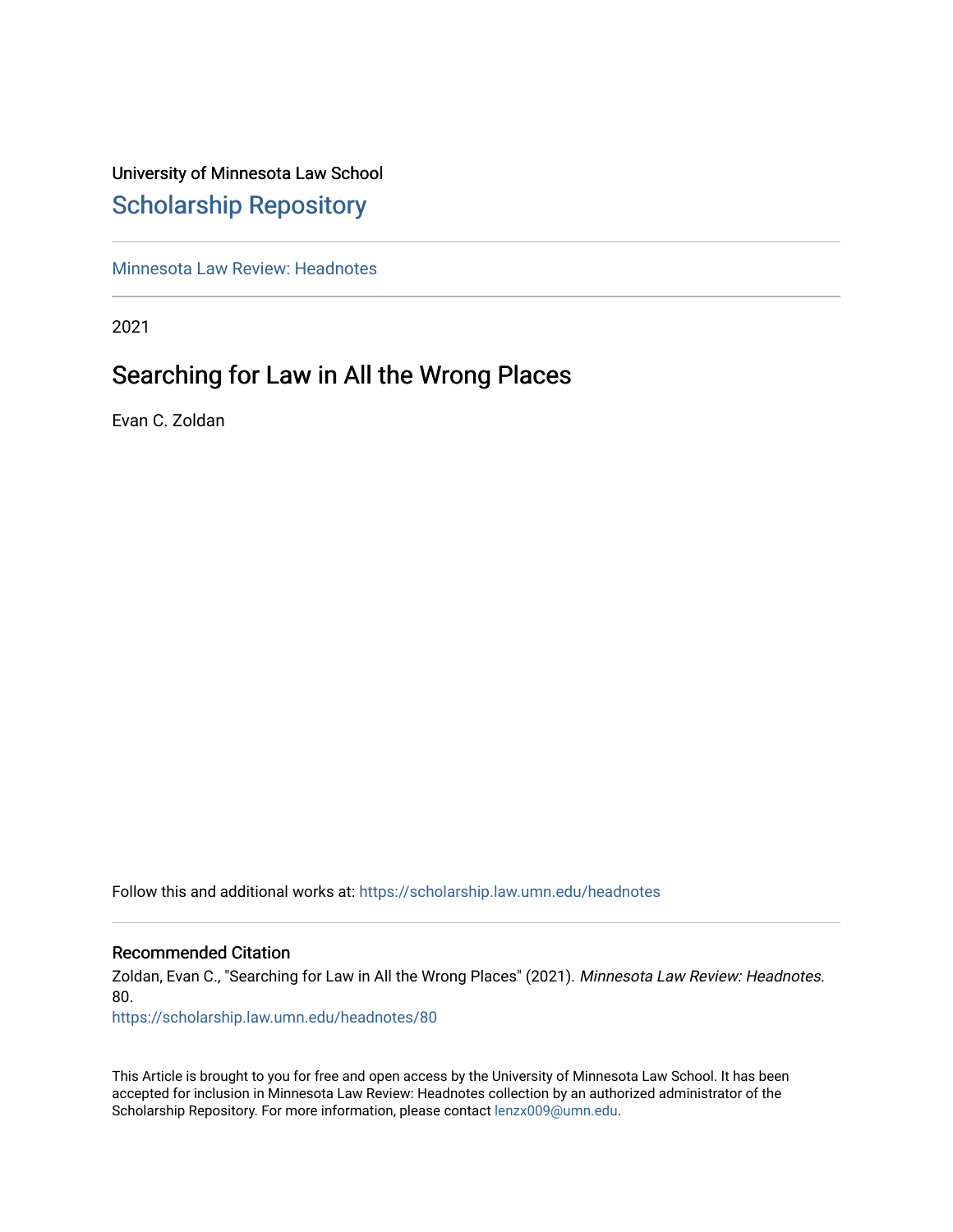# **Response**

# **Searching for Law in All the Wrong Places**

# **Evan C. Zoldan†**

## <span id="page-1-0"></span>INTRODUCTION

In a recent issue of the University of Chicago Law Review, Justice Thomas R. Lee and Stephen C. Mouritsen defend their use of corpus linguistics techniques for interpreting legal texts against a number of serious critiques.<sup>1</sup> For squarely addressing criticism of their work, they should be lauded: no matter whether they or their critics are convinced during the course of this debate, the exchange of views itself has the potential to clarify important points of disagreement.

<span id="page-1-1"></span>It is in the spirit of this scholarly exchange that I respond to Lee & Mouritsen's article, *The Corpus and the Critics*, <sup>2</sup> including answering some objections they raise about my previous work on corpus linguistics and legal interpretation.<sup>3</sup> But, rather than rehash arguments I previously have made, or arguments ably made by Professor Tobia in his response to Lee & Mouritsen,<sup>4</sup> I will offer a few thoughts that I hope will move the conversation forward. Specifically, this Essay responds to Lee & Mouritsen's suggestion that legal interpreters can use a corpus of legislative history to cure any deficiencies in the composition of a general corpus—that is, a corpus that includes a variety of types of texts. Contrary to Lee & Mouritsen's suggestion, a corpus of legislative history does not allow an interpreter to learn how statutory terms are

58

<sup>†</sup> Copyright © 2021 by Evan C. Zoldan.

<sup>1</sup>*. E.g.*, Kevin Tobia, *Testing Ordinary Meaning*, 134 HARV. L. REV. 726 (2020); Anya Bernstein, *Democratizing Interpretation*, 60 WM. & MARY L. REV. 435 (2018); Carissa Byrne Hessick, *Corpus Linguistics and the Criminal Law*, 2017 BYU L. REV. 1503 (2017).

<sup>2.</sup> Thomas R. Lee & Stephen C. Mouritsen, *The Corpus and the Critics*, 88 U. CHI. L. REV. 275 (2021).

<sup>3.</sup> Evan C. Zoldan, *Corpus Linguistics and the Dream of Objectivity*, 50 SETON HALL L. REV. 401 (2019).

<sup>4.</sup> Kevin Tobia, *The Corpus and the Courts*, U. CHI. L. REV. ONLINE (Mar. 5, 2021), https://lawreviewblog.uchicago.edu/2021/03/05/tobia-corpus/ [https://perma.cc/ B8SJ-48DD].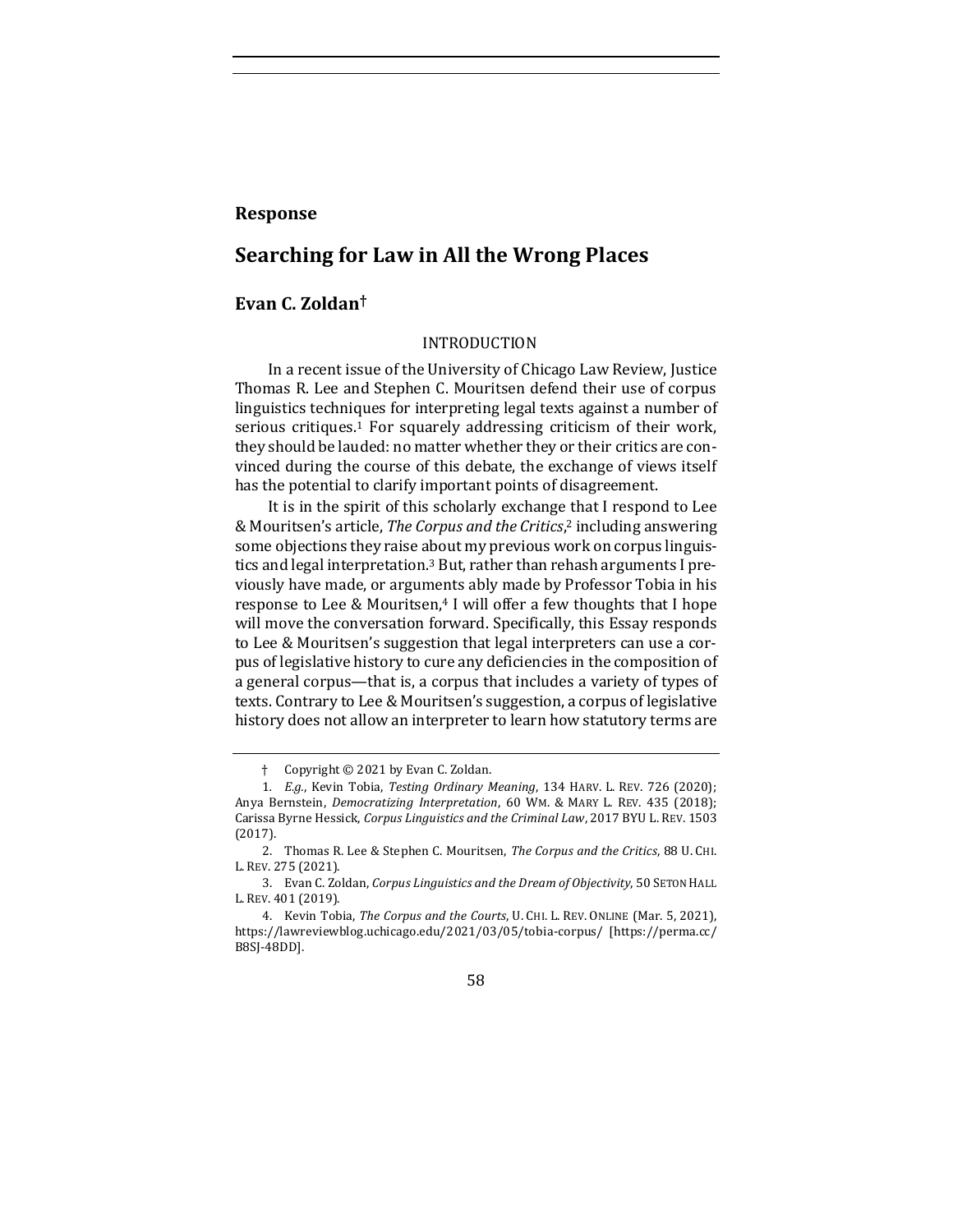used in legal texts because legislative history is not written in statutory language. Moreover, Lee & Mouritsen's concession—that searching different bodies of text may be appropriate in different circumstances—raises, but does not resolve, a crucial predicate issue: how to choose the appropriate corpus. Lee & Mouritsen's suggestions about how to choose a corpus are in tension with one another and, ultimately, unsatisfactory.

#### A. A CORPUS OF LEGISLATIVE HISTORY

<span id="page-2-0"></span>Corpus linguistics is a set of procedures or methods that help researchers analyze linguistic information in bodies of text.<sup>5</sup> Although the study of linguistic information is not new, $6$  corpus linguistics has taken on new importance as electronic storage and retrieval systems allow users to search data sets, or corpora, that can be searched manually only with great difficulty.<sup>7</sup> This wealth of electronic data, which has opened up new possibilities for researchers, has been particularly enticing to legal interpreters. A growing number of scholars,<sup>8</sup> and even some judges,<sup>9</sup> have turned to corpus linguistics techniques when searching for the original public meaning of the text of the Constitution or the ordinary meaning of statutory language.

In their work on corpus linguistics, Lee & Mouritsen have searched for the meaning of statutory language nearly exclusively in general corpora, that is, corpora that contain a balance of different types of texts that are meant to approximate "ordinary" speech.<sup>10</sup> For

<sup>5.</sup> For a description of corpus linguistics, see GRAEME KENNEDY, AN INTRODUCTION TO CORPUS LINGUISTICS 1 (2014); K. Kredens & M. Coulthard, *Corpus Linguistics in Authorship Identification*, *in* THE OXFORD HANDBOOK OF LANGUAGE AND LAW 504, 504–05 (Peter M. Tiersma & Lawrence M. Solan eds., 2016) (describing different definitions of "corpus" and "corpus linguistics").

<sup>6.</sup> KENNEDY, *supra* not[e 5.](#page-2-0)

<sup>7.</sup> Peter Tiersma & Lawrence Solan, *Introduction*, *in* OXFORD HANDBOOK OF LAN-GUAGE AND LAW, *supra* not[e 5,](#page-2-0) at 3.

<sup>8.</sup> Stefan Th. Gries & Brian G. Slocum, *Ordinary Meaning and Corpus Linguistics*, 2017 BYU L.REV. 1417, 1441 (2017); Lee J. Strang, *How Big Data Increases Originalism's Methodological Rigor: Using Corpus Linguistics to Recover Original Language Conventions*, 50 U.C. DAVIS L. REV. 1181 (2017) (using corpus search to determine meaning of constitutional text); James C. Phillips, Daniel M. Ortner & Thomas R. Lee, *Corpus Linguistics & Original Public Meaning: A New Tool to Make Originalism More Empirical*, 126 YALE L.J. FORUM 21, 24–26 (2016); Jennifer L. Mascott, *The Dictionary as a Specialized Corpus*, 2017 BYU L. Rev. 1557 (2017).

<sup>9</sup>*. In re* Adoption of Baby E.Z., 266 P.3d 702, 727 (Utah 2011) (Lee, J., concurring); People v. Harris, 885 N.W.2d 832, 833–34 (Mich. 2016); American Bankers Ass'n v. Nat'l Credit Union Admin., 306 F. Supp. 3d 44, 68 (D.D.C. 2018).

<sup>10</sup>*. E.g*., Lee & Mouritsen, *supra* note [2,](#page-1-0) at 356–57 (describing corpus search in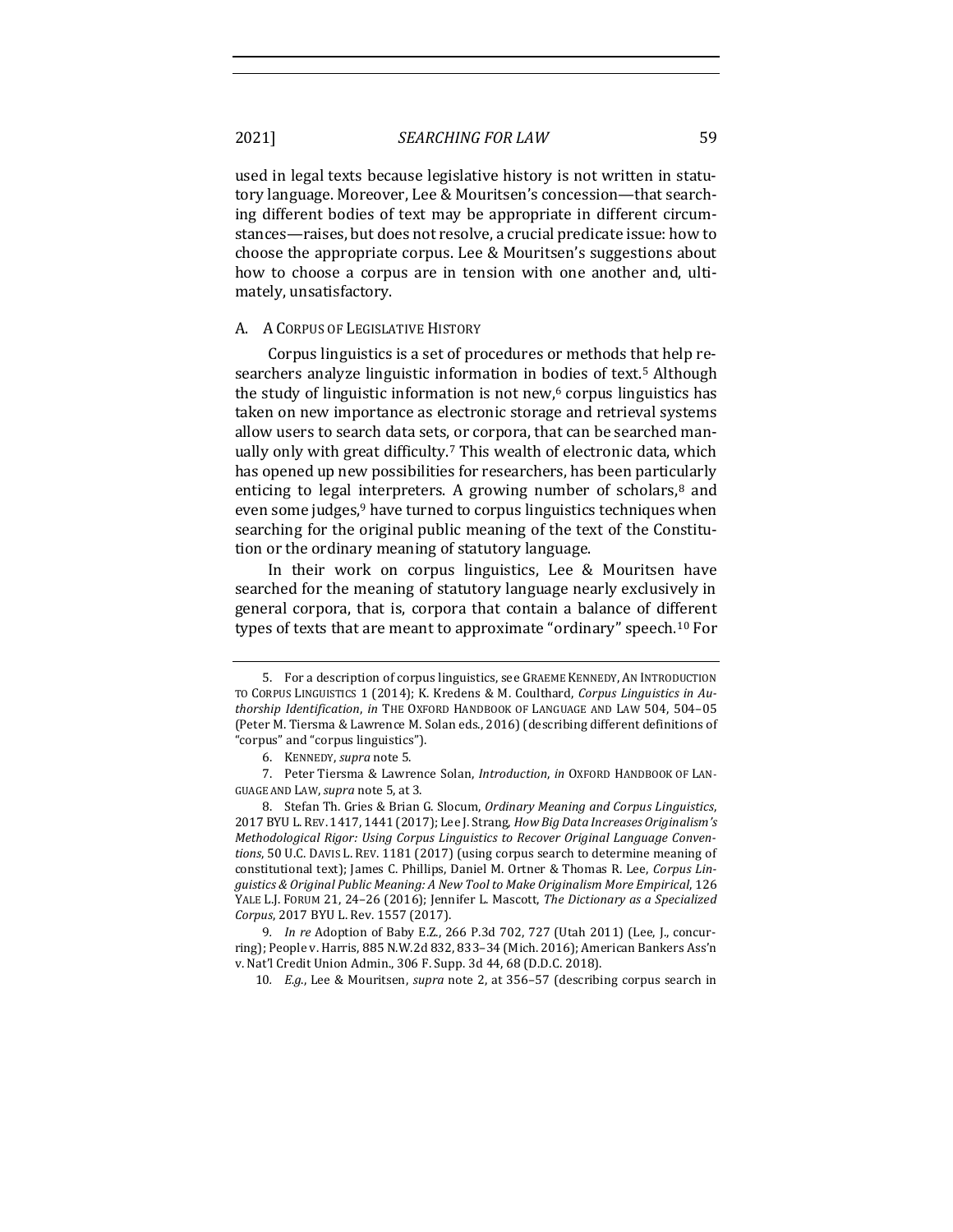example, they often rely on *The Corpus of Contemporary American English*, which contains more than a billion words from a variety of sources, including novels, magazines, newspapers, and transcriptions of spoken words.<sup>11</sup> In my previous work on law and corpus linguistics, I considered whether statutory terms should be interpreted to conform to the meaning of language found in a general corpus.<sup>12</sup> Because of the pervasive differences between nonlegal language and statutory language, I concluded that it is not appropriate for legal interpreters to interpret statutory language as if it were nonlegal language.<sup>13</sup>

In *The Corpus and the Critics*, Lee & Mouritsen acknowledge the many differences between statutory language and the language found in nonlegal sources; indeed, they concede that these differences "sometimes call into question the probity of evidence from a general corpus."<sup>14</sup> They contend, however, that when it is not appropriate to search a *general* corpus for statutory meaning, an interpreter can instead search a corpus of *legislative history*. <sup>15</sup> The corpus of legislative history to which Lee & Mouritsen refer was still hypothetical at the time of their writing.<sup>16</sup> Nevertheless, they predict that using corpus linguistics tools to search a corpus of legislative history will allow interpreters to learn the specialized legal meaning, if any, of a statutory term.<sup>17</sup> But, even when this hypothetical corpus comes to fruition, it will not help interpreters find the meaning of statutory language. Because language found in a corpus of legislative history is unlike statutory language, examining a corpus of legislative history will not reveal the specialized legal meaning of statutory language.

the Corpus of Contemporary American English).

<sup>11.</sup> CORPUS CONTEMPORARY AM. ENG., https://www.english-corpora.org/coca/ [https://perma.cc/88G4-5RLU] (last visited Sept. 13, 2021).

<sup>12.</sup> Zoldan, *supra* note [3,](#page-1-1) at 444–45.

<sup>13</sup>*. Id*.

<sup>14.</sup> Lee & Mouritsen, *supra* not[e 2,](#page-1-0) at 301.

<sup>15</sup>*. Id*. at 294. Lee and Mouritsen do not describe what such a corpus might contain.

<sup>16</sup>*. Id*. at 301 ("BYU Law is in the initial stages of developing a corpus of legislative history.").

<sup>17</sup>*. Id*.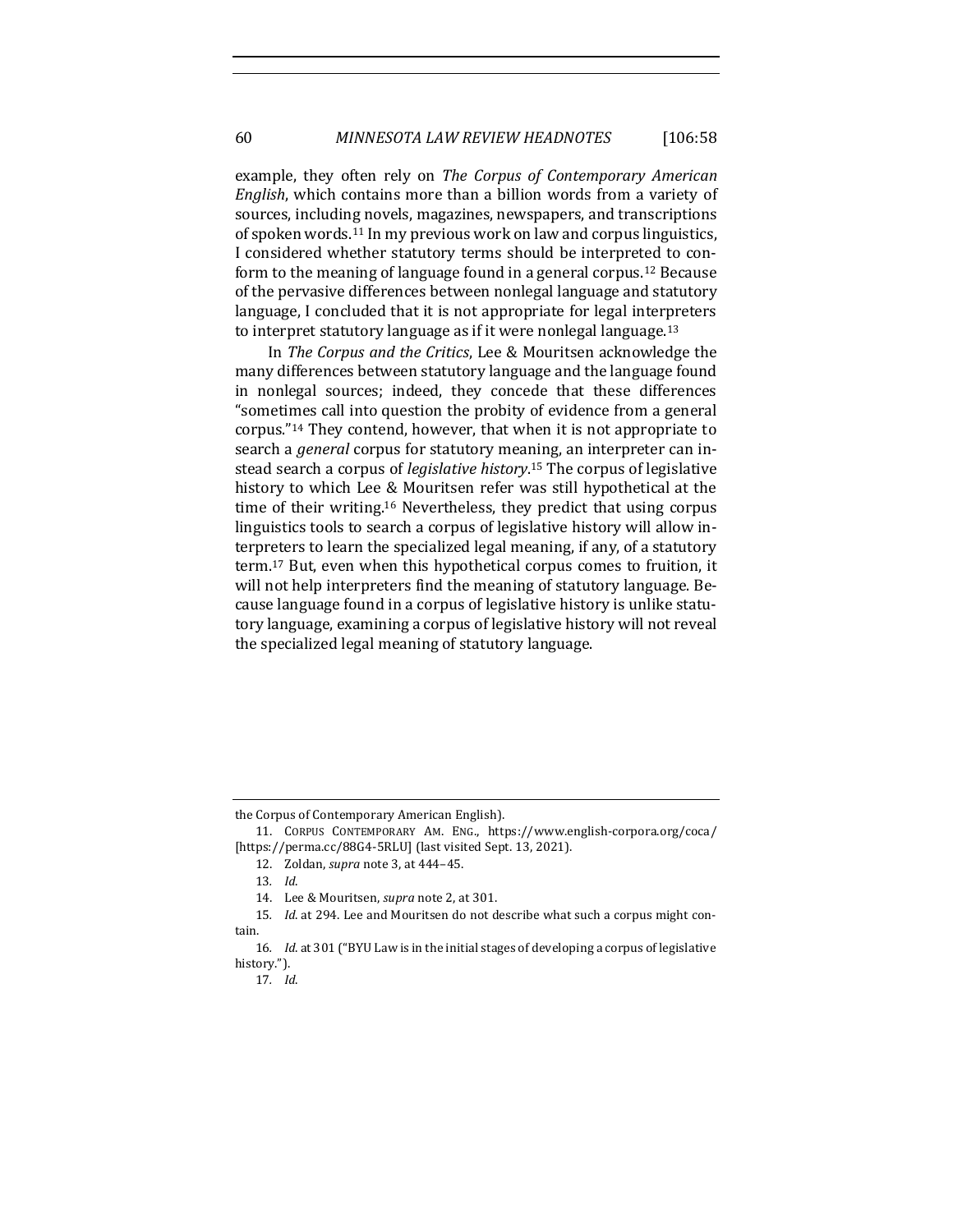When they equate statutory language to the text in a corpus of legislative history, Lee & Mouritsen confuse *legal language* with *language about law*. Language can be used to talk about law without itself being legal language. To take an obvious example of this difference, consider the following excerpt from a well-known folk poem, *The Goose and the Common*, which criticizes English enclosure laws:

The law locks up the man or woman Who steals the goose from off the common But leaves the greater villain loose Who steals the common from off the goose.<sup>18</sup>

<span id="page-4-1"></span>This poem is *about* law, to be sure—it refers to property rights, theft, and punishment—but it is not written *in* legal language. It is well-documented that legal language has different characteristics than nonlegal language, including differences in word choice, syntax, and other conventions.<sup>19</sup> And of all legal language, statutory language is the most distinct from nonlegal language. Perhaps most importantly, statutory language prescribes behavior; that is, it provides rules of decision for courts, agencies, and individuals to follow.<sup>20</sup> Because of this unique function, statutory language exhibits a number of distinguishing features. For instance, statutes contain words and phrases uncommon in nonlegal speech.<sup>21</sup> These include both archaic words and phrases<sup>22</sup> and formulaic constructions, like enacting clauses.<sup>23</sup> Statutory language also contains common words used in uncommon ways,<sup>24</sup> like phrases that derive from the common law and near synonyms recited in formulaic pairs. These coupled synonyms

22*. Id*.

<span id="page-4-0"></span><sup>18.</sup> James Boyle, *The Second Enclosure Movement and the Construction of the Public Domain*, 66 L.&COMTEMP. PROBS. 33 (2003). For other versions of this poem, see *The Goose and the Common*, UNION SONGS, https://unionsong.com/u765.html [https://perma.cc/YU4A-K8FL] (last visited Sept. 13, 2021).

<sup>19.</sup> Yon Maley, *The Language of Legislation*, 16 LANGUAGE IN SOC'Y 28, 40 (1987).

<sup>20.</sup> Andrei Marmor, *The Pragmatics of Legal Language*, 21 RATIO JURIS 423, 425 (2008).

<sup>21.</sup> DAVID MELLINKOFF, THE LANGUAGE OF THE LAW 11 (1962) (noting that legal language is a "specialized tongue that distinguishes lawyer and nonlawyer").

<sup>23</sup>*. E.g*., 1 U.S.C. § 101 ("The enacting clause of all Acts of Congress shall be in the following form: 'Be it enacted by the Senate and House of Representatives of the United States of America in Congress assembled.'").

<sup>24.</sup> MELLINKOFF, *supra* not[e 21,](#page-4-0) at 11–12 (noting that legal language is characterized by the "frequent use of common words with uncommon meanings").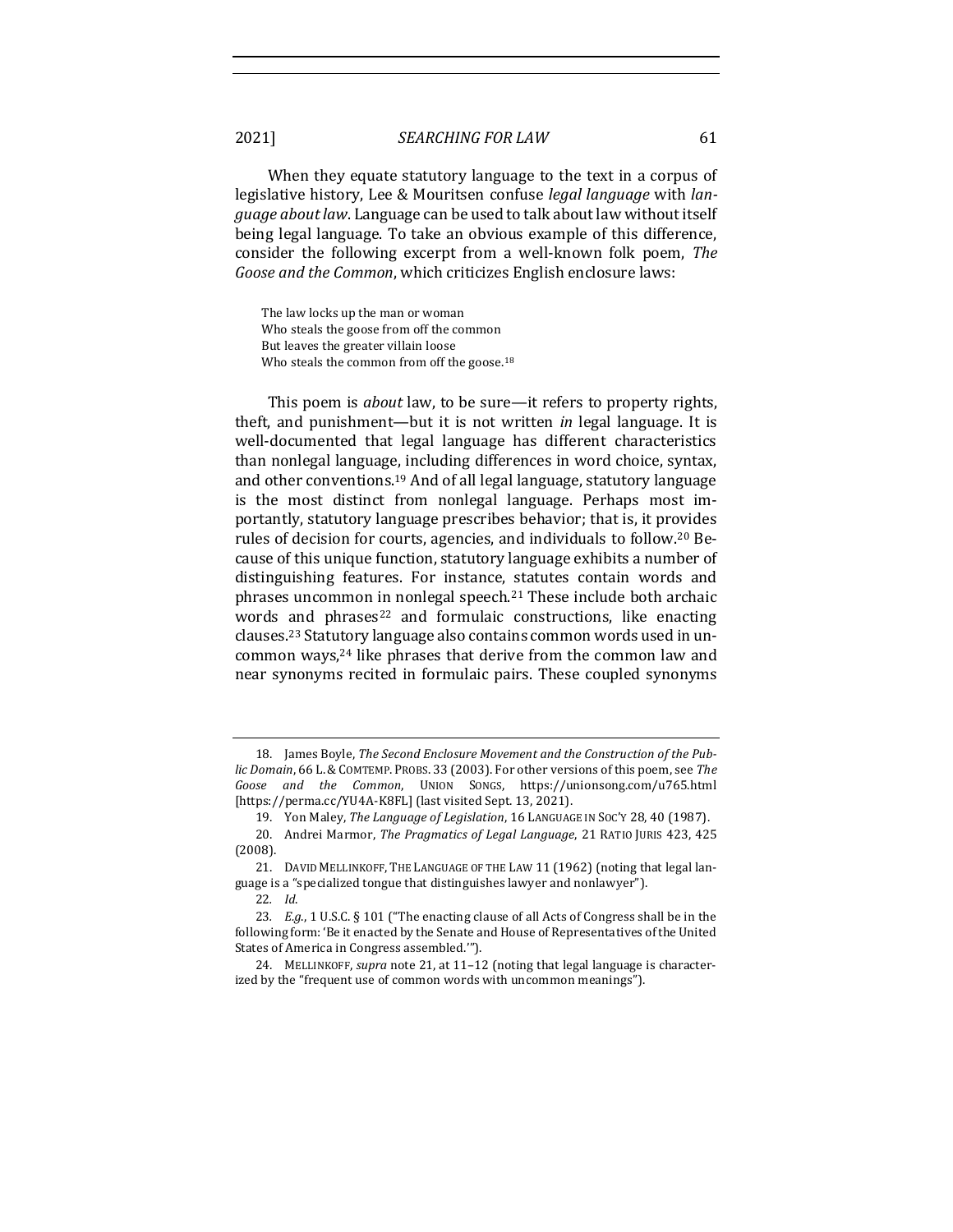# 62 *MINNESOTA LAW REVIEW HEADNOTES* [106:58

include the well-known doublets "aid and abet,"<sup>25</sup> "null and void,"<sup>26</sup> "safe and sound,"<sup>27</sup> along with many others. In addition, because legislation is (nearly always)<sup>28</sup> written to classify future conduct or events, it is written in general, prospective, impersonal language.<sup>29</sup> And to minimize unforeseen results, legislation is often crafted with unusually explicit or redundant language meant to reduce unintended consequences.<sup>30</sup> Finally, reflecting the purpose for which they are consulted, statutes normally contain numerous visual cues, like paragraph numbering, headings, and unique indentation.<sup>31</sup> Some of the special characteristics of statutory language are set out in Table 1, below.<sup>32</sup>

<span id="page-5-0"></span>Table 1. Conventions of Statutory Language

| <b>Conventions of Statutory Language</b>                         |  |
|------------------------------------------------------------------|--|
| Prescriptive language                                            |  |
| Words uncommon in nonlegal speech                                |  |
| Archaic words                                                    |  |
| Formulaic language                                               |  |
| Unusual word choices and phrases                                 |  |
| Coupled synonyms                                                 |  |
| General, impersonal, prospective language                        |  |
| Explicit or redundant language to cover unforeseen circumstances |  |
|                                                                  |  |

<sup>25.</sup> 22 U.S.C. § 2712 (permitting Secretary of State to impose regulations related to services that would aid and abet international terrorism).

28. Relatively rarely, statutes are written to target an identifiable individual for treatment that is not generally applicable. *See*, *e.g.*, Evan C. Zoldan, *Legislative Design and the Controllable Costs of Special Legislation*, 50 MD. L.REV. 415, 422–23 (2019) (defining and describing special legislation); Evan C. Zoldan, *The Equal Protection Component of Legislative Generality*, 51 U. RICH. L. REV. 489, 497–500 (2017) (providing modern examples of special legislation).

29. Maley, *supra* not[e 19,](#page-4-1) at 40 ("Rules use linguistic forms that realise the meanings asymmetrical, formal, and impersonal.").

30*. Id*. at 41 (noting that legislative drafters tend to "employ communicative strategies for producing rules that have precise and explicit meanings. This will involve technicality on the one hand and specification and repetition on the other.").

31*. Id*. at 39–40.

32. A more complete accounting of the special characteristics of statutory language is found in Evan C. Zoldan, *The Conversation Canon* (forthcoming 2021).

<sup>26.</sup> 30 U.S.C. § 28i (deeming a claim null and void for failure to pay certain fees).

<sup>27.</sup> 12 U.S.C. § 371c (requiring that certain banking transactions be made only if they are consistent with safe and sound practices).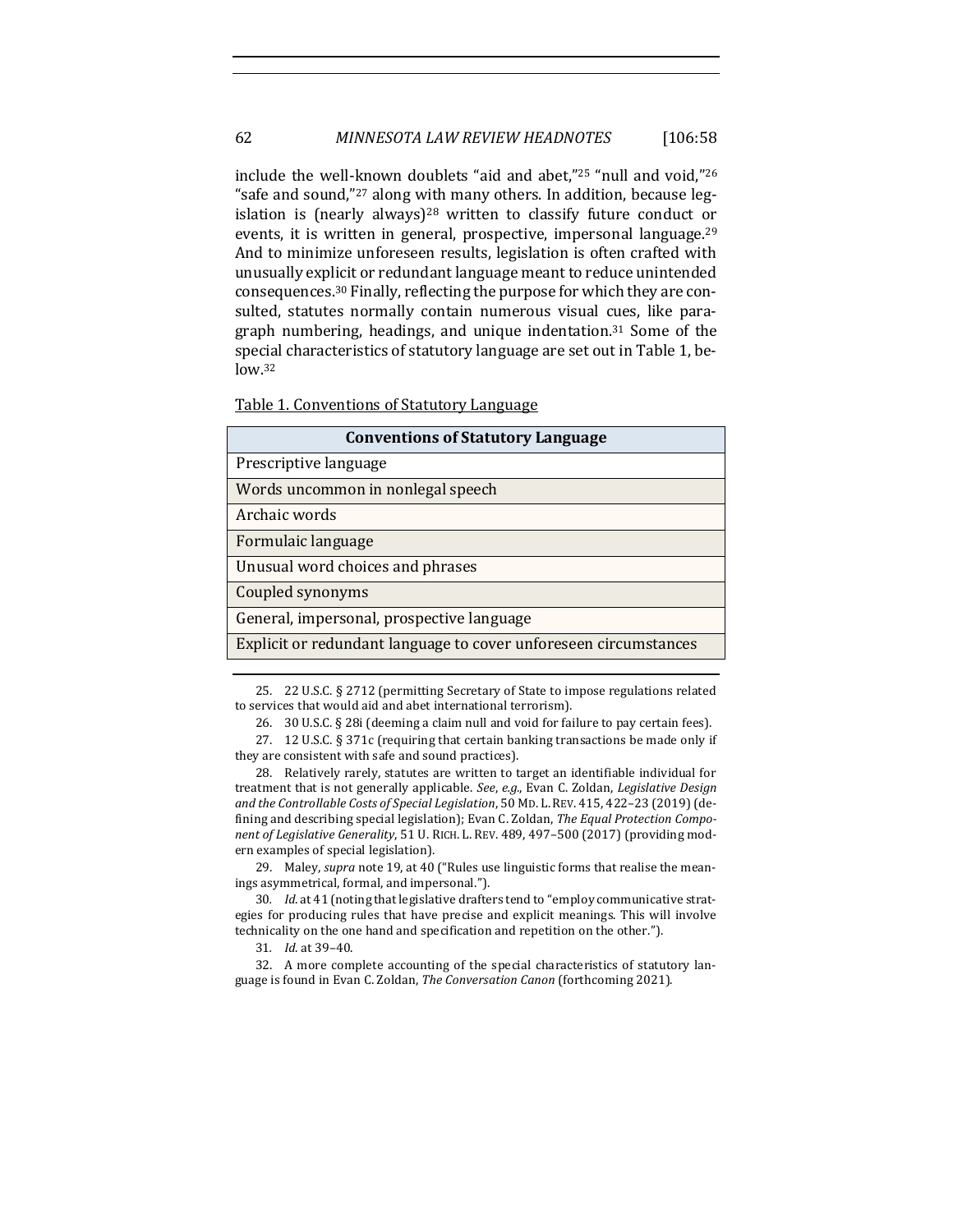Language found in nonlegal sources lacks these distinctive features of statutory language. This observation may well be obvious when considering a poem like *The Goose and the Common*. As a poem, its style, meter, and other characteristics follow the conventions of poetry rather than the conventions of statutory language.<sup>33</sup> But, the differences between legislative history and statutory language are no less stark. Despite the fact that floor statements, hearing testimony, and committee reports all include language *about* law or prospective law, legislative history is not written in statutory language. As a result, analyzing language found in a corpus of legislative history will not, *contra* Lee & Mouritsen, reveal how statutory language is used.

To illustrate the fact that legislative history, like other language found in nonlegal sources, lacks the distinctive features of statutory language, we can compare the language of a particular statute with the legislative history that was generated during its creation. By comparing these different types of texts, it becomes clear how dramatically the language in a corpus of legislative history would differ from statutory language. Indeed, we can make this comparison with statutory language that Lee & Mouritsen themselves cite as an example of language that would benefit from the insights of corpus linguistics. Lee & Mouritsen often cite *Taniguchi v. Kan Pacific*, <sup>34</sup> in which the Supreme Court construed the word "interpreter," found in the Court Interpreters Act.<sup>35</sup> A close look at the Act reveals that it exhibits the most common characteristics of statutory language highlighted above.

To begin with, it prescribes behavior, creating rights and vesting authority in an agency ("The Director of the Administrative Office of the United States Courts shall establish a program to facilitate the use of interpreters in courts of the United States.").<sup>36</sup> It includes words and phrases uncommon in nonlegal speech ("relator"),<sup>37</sup> archaic words ("writ"),<sup>38</sup> and formulaic constructions ("Be it enacted by the Senate and House of Representatives of the United States of America in Congress assembled").<sup>39</sup> The Act includes common words used in unusual

<sup>33</sup>*. See* JOHN HOLLANDER, RHYME'S REASON 3 (1981) (introducing conventions of poetry, including structures of lines of verse, patterns of rhyme, and schemes of syntax and word order).

<sup>34.</sup> Taniguchi v. Kan Pac. Saipan, Ltd., 566 U.S. 560 (2012).

<sup>35.</sup> P.L. 95-539, 92 Stat. 2040 (Oct. 24, 1978).

<sup>36</sup>*. Id*.

<sup>37</sup>*. Id*.

<sup>38</sup>*. Id*.

<sup>39</sup>*. Id*.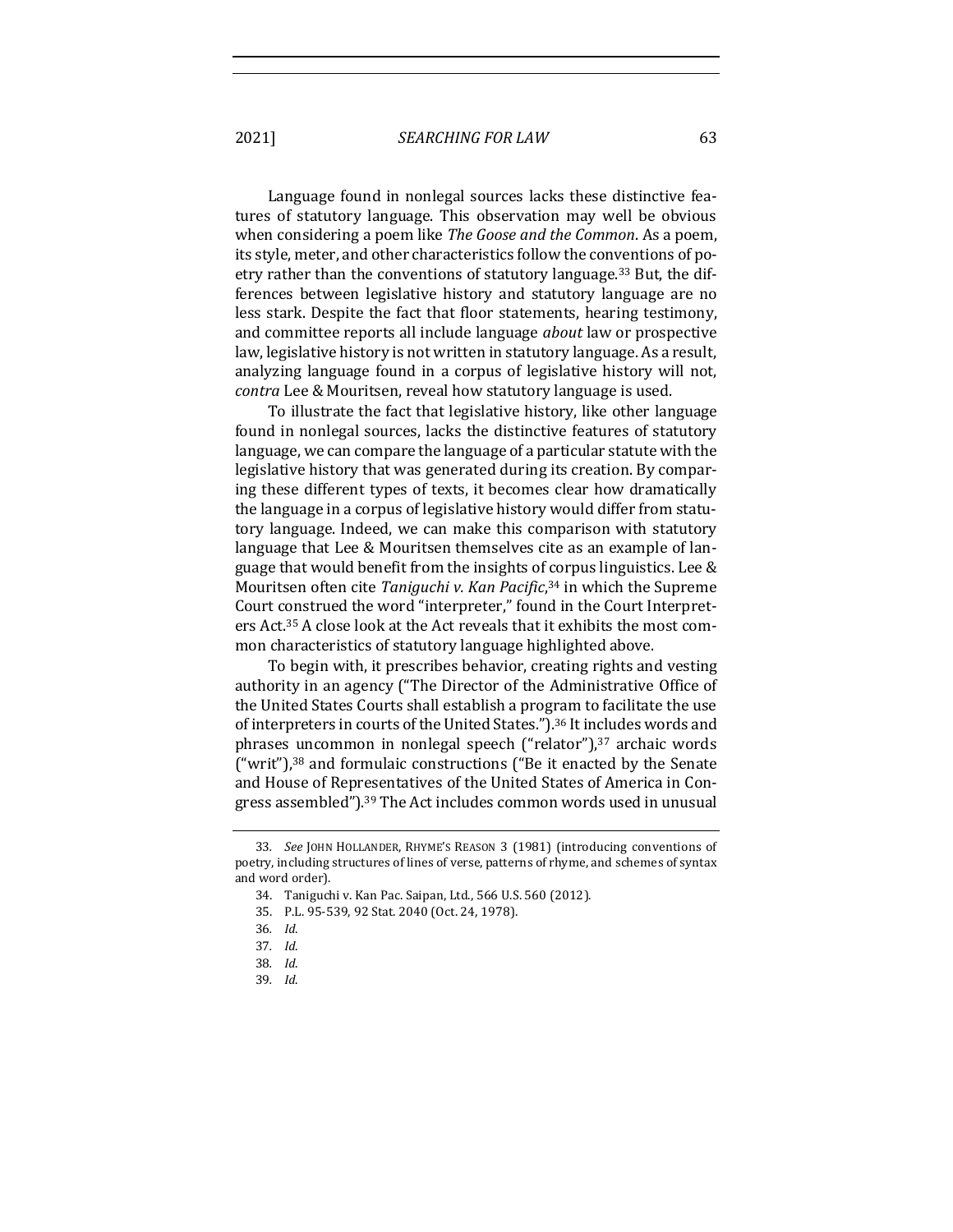ways ("taxed as costs"), $40$  common law terms ("reasonably") $41$  and even the recitation of coupled synonyms ("rules and regulations").<sup>42</sup> Moreover, it is written in general, prospective, impersonal language ("The presiding judicial officer…shall utilize the services of the most available certified interpreter.").<sup>43</sup> And it is written with unusually explicit and redundant language, ostensibly to cover unforeseen situations ("the presiding judicial officer shall not establish, fix, or approve compensation and expenses").<sup>44</sup> Finally, it also includes the expected visual cues, like paragraph numbering, headings, and unique indentation. Some of the special statutory characteristics of the Court Interpreters Act are set out in Table 2, below.

- 40*. Id*. at 2041.
- 41*. Id*.
- 42*. Id*. at 2043.
- 43*. Id*.
- 44*. Id*. at 2041.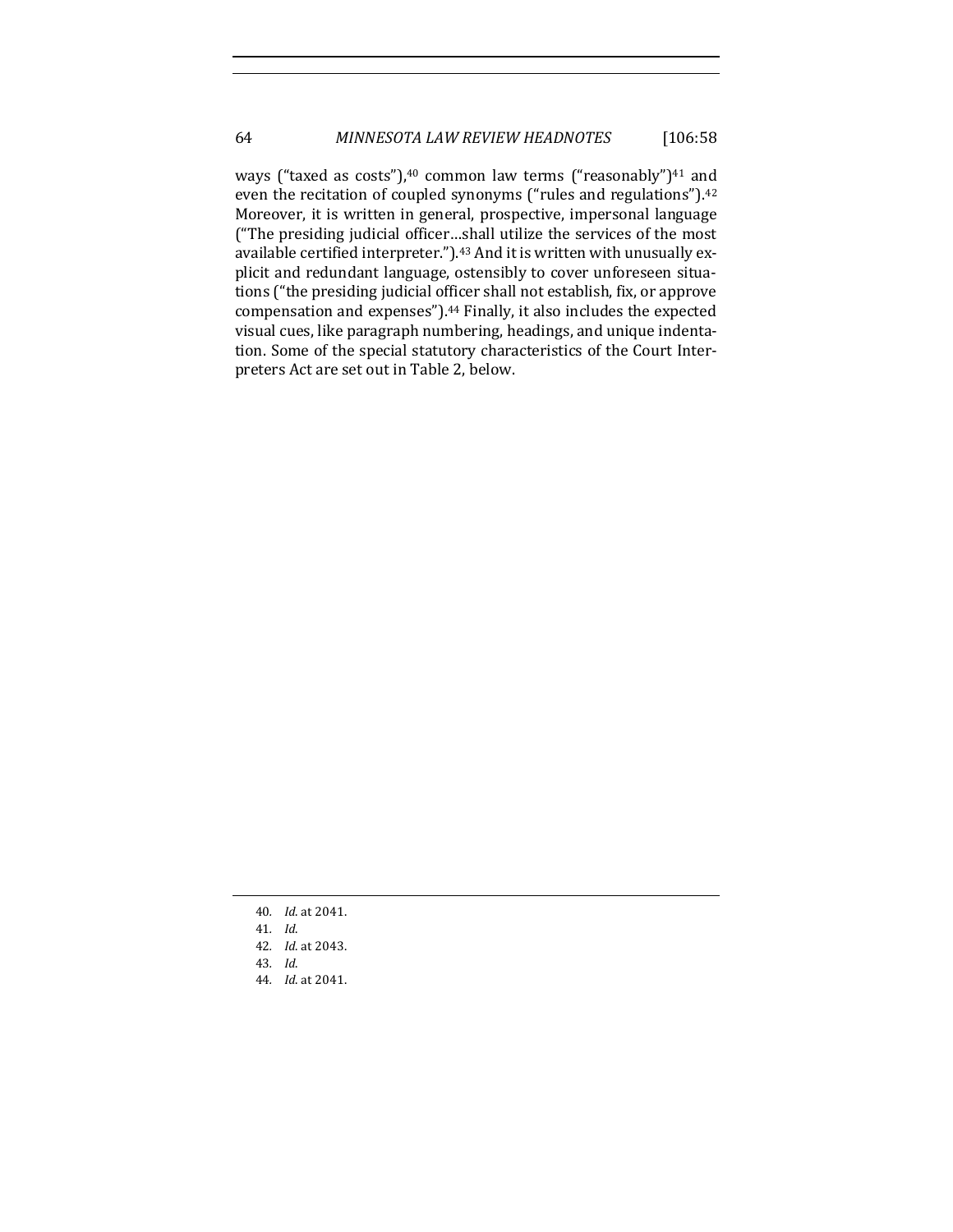| <b>Convention of Statutory</b><br>Language                               | <b>Example from the Court</b><br><b>Interpreters Act</b>                                                                     |
|--------------------------------------------------------------------------|------------------------------------------------------------------------------------------------------------------------------|
| Prescriptive language                                                    | "The Directorshall establish<br>a program to facilitate the use<br>of interpreters"                                          |
| Words uncommon in nonlegal<br>speech                                     | "relator"                                                                                                                    |
| Archaic words                                                            | "writ," "moneys," "thereof"                                                                                                  |
| Formulaic language                                                       | "Be it enacted by the Senate<br>and House of Representatives<br>of the<br>United States of America in<br>Congress assembled" |
| Unusual word choices and<br>phrases                                      | "taxed as costs," "clerk of<br>court"                                                                                        |
| Coupled synonyms                                                         | "rules and regulations," "be-<br>tween or among"                                                                             |
| General, impersonal, prospec-<br>tive language                           | "The presiding judicial of-<br>ficershall utilize the services<br>of the most available certified<br>interpreter"            |
| Explicit or redundant language<br>to cover unforeseen circum-<br>stances | "establish, fix, or approve<br>compensation"                                                                                 |

Table 2. Statutory Conventions Present in the Court Interpreters Act

<span id="page-8-0"></span>Comparing the features of the Court Interpreters Act itself with the legislative history generated during its creation demonstrates just how different statutory language is from legislative history. Consider two different sources of Court Interpreters Act legislative history: hearing testimony in support of the bill<sup>45</sup> and a floor statement made by one of the bill's sponsors.<sup>46</sup> Most obviously, unlike the Act itself, this

<sup>45</sup>*. E.g.*, *Court Interpreters Act: Hearing on H.R. 10228, H.R. 10129, and S. 1315 Before the Subcomm. on Civ. and Const. Rts. of the H. Comm. on the Judiciary*, 95th Cong. 4– 5 (1978) (statement of Rep. Fred Richmond).

<sup>46</sup>*. E.g.*, 124 CONG. REC. S.36685 (Oct. 13, 1978) (statement of Mr. DeConcini).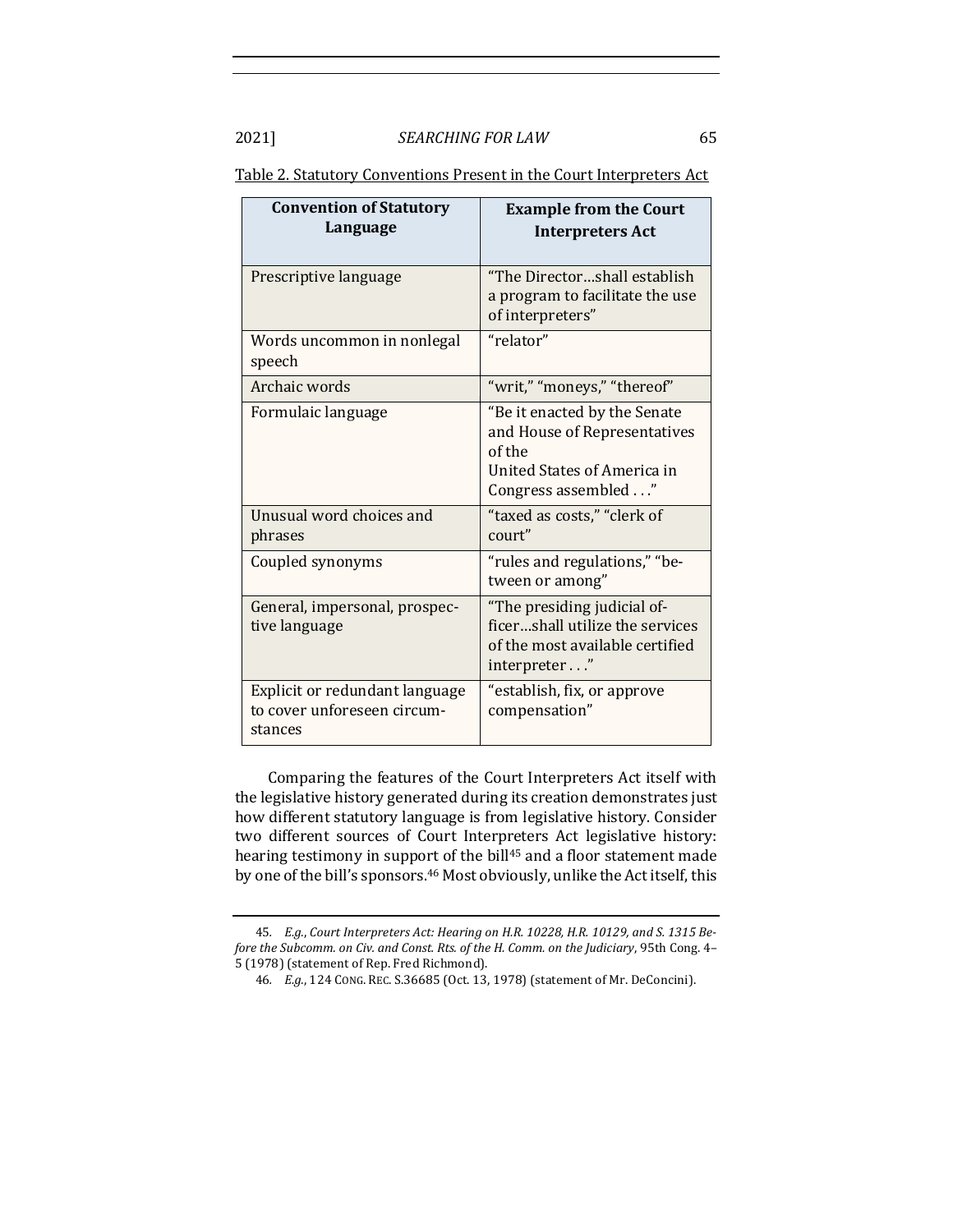legislative history lacks the visual cues, archaic language, coupled synonyms, prospective, prescriptive language, and other features of statutory language. Rather than vesting authority or providing a rule of decision for anyone to follow, the legislative history describes, in narrative form, the reasons for the introduction of the bill ("40 million individuals…presently do not enjoy the full benefits of our legal system.").<sup>47</sup> Rather than prescribing rules of conduct, it describes events; and rather than applying prospectively, it refers to past and present events ("Our legal system has not lived up to the basic American ideal of equal justice and fairness to all.").<sup>48</sup> And, rather being limited to impersonal, general language, it includes personal reflections ("I am very pleased by the imminent passage of S. 1315.").<sup>49</sup>

There are other differences, too, like differences in readability,<sup>50</sup> between legislative history and statutory language. Even without a full accounting of the differences between these two types of texts, however, it is apparent how Lee & Mouritsen's proposal to use a database of legislative history misses the mark. Lee & Mouritsen have already conceded that the differences between statutory language and nonlegal language "call into question the probity of evidence from a general corpus."<sup>51</sup> But, legislative history, too, differs from statutory language—and in the same ways as nonlegal language more generally. Just like other nonlegal language, legislative history lacks the distinctive word choice, syntax, grammar, and other conventions of statutory language. As a result, if and when a corpus of legislative history is created, it would stand on the same footing as a general corpus. And just like a general corpus, a corpus of legislative history will not allow Lee & Mouritsen to learn, contrary to their claim, how a statutory term is used in legal language.

## II. CHOOSING A CORPUS OF LEGISLATIVE HISTORY

Lee & Mouritsen's concession that it is appropriate to search different corpora under different circumstances highlights another thorny question: how do we know when to search a particular corpus? The answer to this question is crucial. Because different corpora, by

<sup>47</sup>*. Id*.

<sup>48</sup>*. Court Interpreters Act: Hearing*, *supra* note [45.](#page-8-0)

<sup>49</sup>*. Id*.

<sup>50</sup>*. See* Robert Benson, *The End of Legalese: The Game is Over*, 13 N.Y.U. J. L. & SOC. CHANGE 519, 547–50 (1984) (describing Flesch and Gunning Fog calculations of readability).

<sup>51.</sup> Lee & Mouritsen, *supra* not[e 2,](#page-1-0) at 301.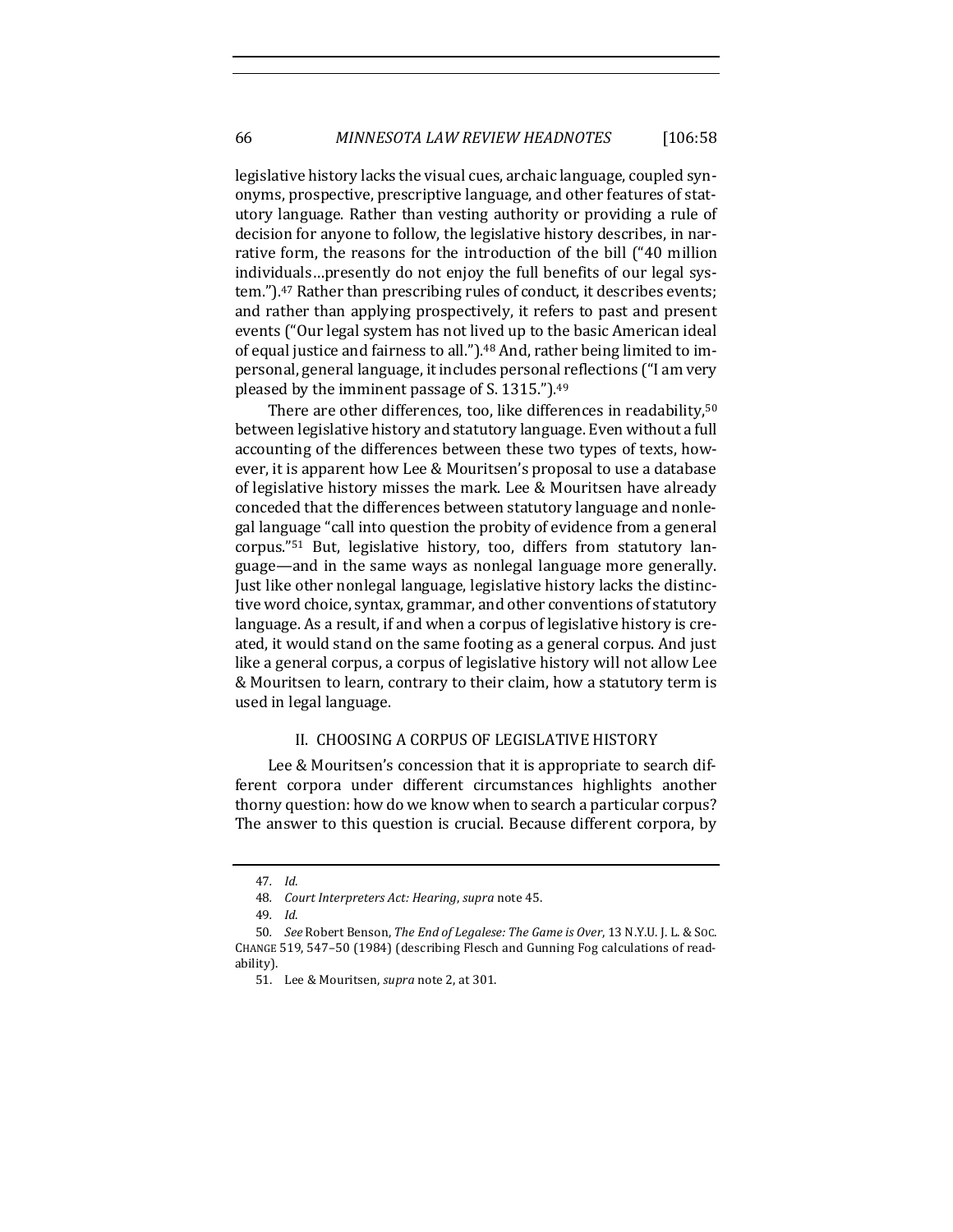design, have different bodies of text, searching one corpus will yield different data than searching another.<sup>52</sup> As a result, Lee & Mouritsen first must demonstrate why searching a particular corpus is appropriate before their use of corpus linguistics tools can plausibly be said to provide predictable, replicable answers to interpretive questions. If they cannot demonstrate a persuasive way to choose one corpus over another, there is little hope of corpus linguistics tools returning "evidence-based answers"<sup>53</sup> to interpretive questions, as Lee & Mouritsen assert.

Lee & Mouritsen suggest two ways to choose between a corpus of legislative history and a general corpus. In some parts of their work, they argue that the decision to use a corpus of legislative history should be based on the interpreter's ideological commitments. By contrast, elsewhere, they argue that an interpreter's choice of corpus should be based on how a term is used. There are two main problems with these suggestions. First, they are in tension with one another. And second, even taken separately, these two suggestions do not appear to justify an interpreter's choice of one corpus over another.

#### A. CHOICE OF CORPUS: A THEORETICAL OR EMPIRICAL QUESTION?

Lee & Mouritsen offer two suggestions about when to use a corpus of legislative history to search for the meaning of statutory text. However, these suggestions appear to be in tension with one another, if not irreconcilable. On one hand, Lee & Mouritsen appear to believe that the choice between a corpus of legislative history and a general corpus properly depends on the interpreter's ideological commitments. They offer the following dichotomy: "Judges who prioritize fair notice in statutory interpretation may want to consult a modern, general corpus―especially for criminal statutes―while those who view themselves as 'faithful agents of the legislature' may wish for a corpus of congressional speech."<sup>54</sup> On this view, the characteristics of a particular statutory term should not matter to the choice of corpus. Rather, the choice of corpus should be a function of (or shibboleth indicating) the interpreter's ideological commitments.

But, if this is Lee & Mouritsen's view, it is hard to square with their other statement about how to choose a corpus: that the choice should depend on how a particular statutory term is used in practice. Specifically, when considering the term "carry," the term interpreted

<sup>52.</sup> Zoldan, *supra* note [3,](#page-1-1) at 420.

<sup>53.</sup> Lee & Mouritsen, *supra* not[e 2,](#page-1-0) at 294.

<sup>54</sup>*. Id*.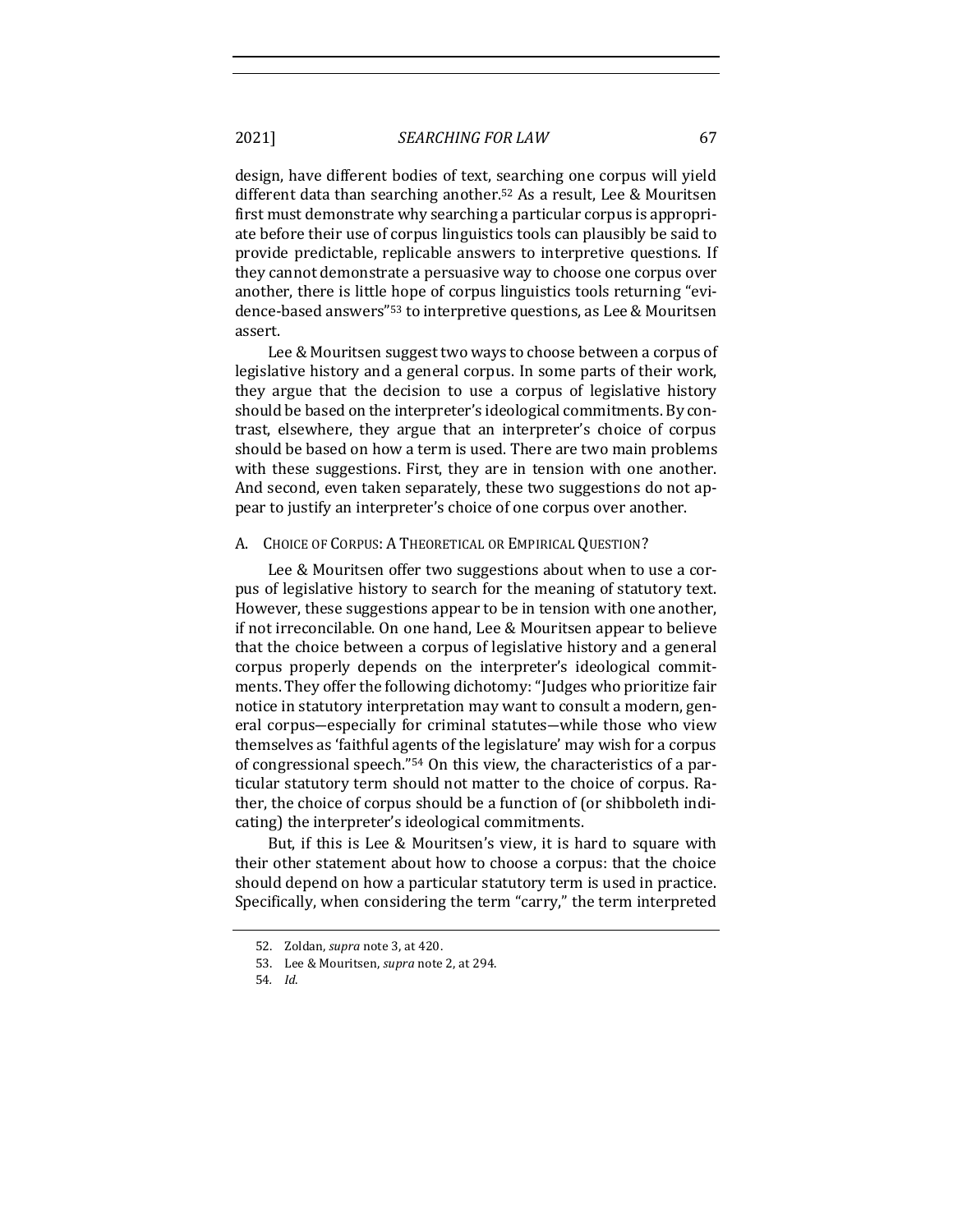## 68 *MINNESOTA LAW REVIEW HEADNOTES* [106:58

in *Muscarello v. United States*, <sup>55</sup> they note the possibility that "we use the terminology of 'carry' a firearm differently when we are prohibiting it in a criminal law…than we do when we are merely speaking descriptively."<sup>56</sup> And, if a word does have a different legal and nonlegal meaning, Lee & Mouritsen concede that it "could call into question the utility of a general corpus for assessing the meaning of the language of this statute."<sup>57</sup> Elsewhere, they reaffirm this view, arguing that the choice of corpus should depend on how frequently a word is used in a particular corpus.<sup>58</sup> On this view, the choice of corpus should *not* depend on an interpreter's ideological commitments. Rather, it properly depends on some characteristic of the term being interpreted.

I will not hazard to guess which of these two opinions properly states Lee & Mouritsen's position on corpus choice. But, I do note the tension between these two positions. For example, on the first view, an interpreter committed to fair notice would use a general corpus irrespective of whether the word she is interpreting is used differently in legal speech and nonlegal speech. By contrast, under the second view, an interpreter of any ideological preference would search in a specialized corpus for a word used in a specialized way. As they further refine their work, it is essential for Lee & Mouritsen to clarify their opinion about when to choose a general corpus, as opposed to some other kind of corpus. In the absence of a test for choosing among different corpora, it is impossible for Lee & Mouritsen's corpus searches to be described as objective; and it is impossible for them to consider their interpretations "evidence-based."<sup>59</sup>

#### B. ADDITIONAL DIFFICULTIES FOR THE CHOICE OF CORPUS

Until and unless they set out their views in more detail, Lee & Mouritsen's suggestions about how to choose a corpus cannot be fully evaluated. Moreover, as they clarify their position, Lee & Mouritsen should keep in mind some difficulties they will encounter justifying either of their two suggestions. First, *contra* their suggested dichotomy, choosing a corpus of nonlegal language does not promote fair notice; likewise, choosing a corpus of legislative history does not promote faithful agency. And second, choosing a corpus based on whether a word is "ordinary" or "legal" in nature fails to reflect the fact that

<sup>55.</sup> Muscarello v. United States, 524 U.S. 125 (1988).

<sup>56.</sup> Lee & Mouritsen, *supra* not[e 2,](#page-1-0) at 301.

<sup>57</sup>*. Id*.

<sup>58</sup>*. Id*. at 303.

<sup>59</sup>*. Id*. at 294.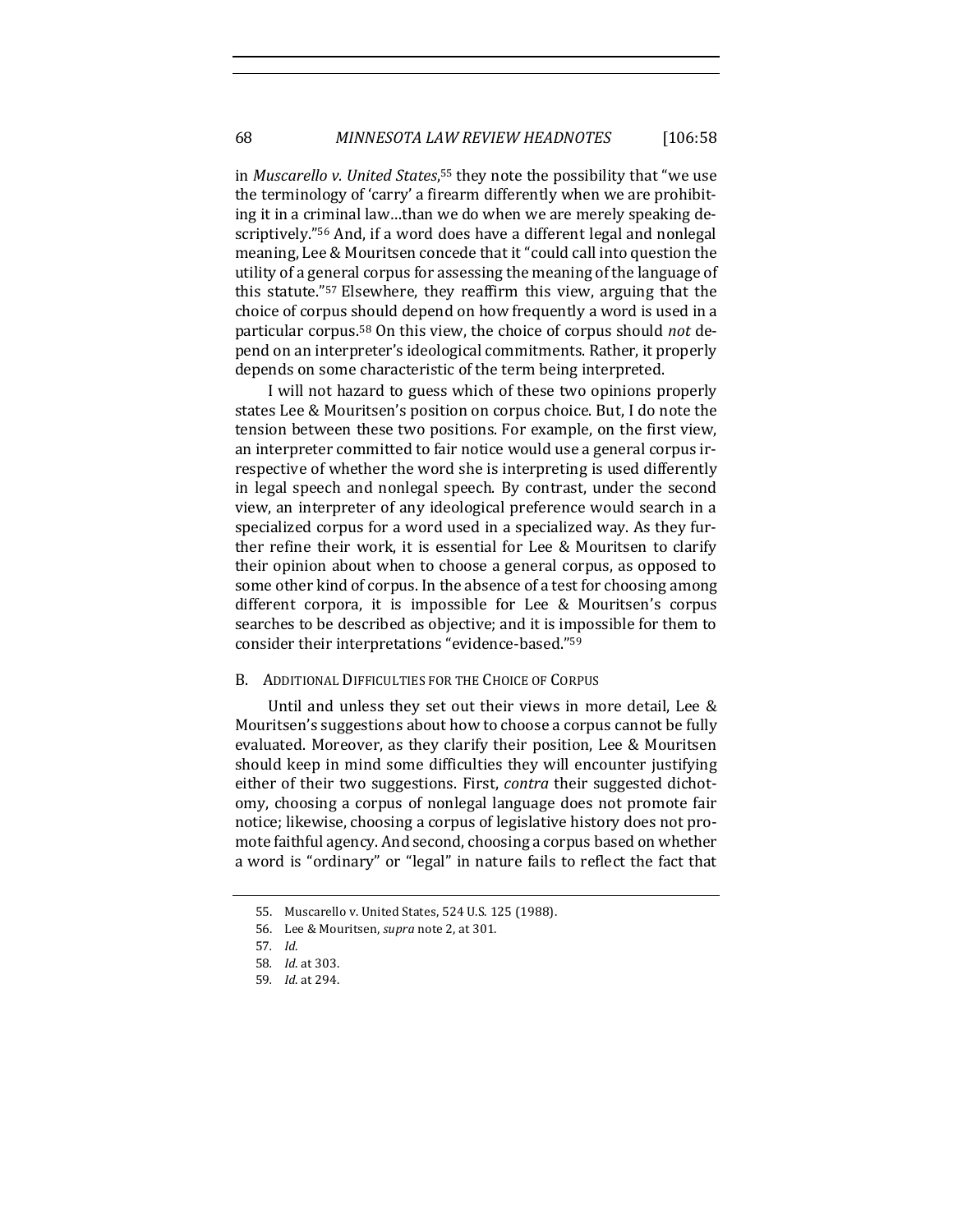these categories are fuzzy at best.

### 1. Neither Fair Notice nor Faithful Agency

Lee & Mouritsen argue that interpreters who value fair notice should favor interpretations based on the meaning of words found in a general corpus. However, interpreting statutory terms according to their nonlegal meaning does not provide notice of statutory obligations. A statute—even a simple one—is more than just a string of "ordinary" words with the occasional "legal" term mixed in.<sup>60</sup> Rather, as our analysis of the Court Interpreters Act revealed, the entire structure of a statute is different than nonlegal speech, including its grammar, syntax, word choice, and other conventions.<sup>61</sup> It is for this reason that statutes, even simple ones, tend to be unintelligible to the general public.<sup>62</sup> Because of the array of differences between legal and nonlegal language, isolating one term from the rest of the statutory text, interpreting it as "ordinary" text, and reinserting it into the statute, does not make the statute as a whole intelligible to the public. As a result, searching a general corpus for a term embedded in a statute will do little to promote notice of a statute's obligations.

<span id="page-12-0"></span>What's more, Lee & Mouritsen's methodology will often make the meaning of statutory language *less* predictable compared with the use of traditional interpretive methods. When interpreted through traditional methods, a term that creates a legal obligation often acquires a specialized meaning that is more precise than the nonlegal meaning of that same term.<sup>63</sup> As a corollary, resorting to a general corpus to interpret a term will return a broader range of possible senses than would be uncovered by engaging in traditional methods of interpretation. The greater the number of possible meanings of a term, the less likely it is that a member of the public will have notice of the meaning that a legal interpreter, like a judge, would apply in any given situation. Consider, for example, a simple legal command that most of us encounter frequently: the single word "stop." When used on a stop sign, this word has a precise meaning; and it is one that can easily be learned through traditional legal analysis, including by looking it up in

<sup>60.</sup> Peter M. Tiersma, *Some Myths About Legal Language*, *in* SPEAKING OF LANGUAGE AND LAW 29 (Lawrence M. Solan et al. eds., Oxford Univ. Press, 2015).

<sup>61</sup>*. See* Tables 1–2 and accompanying text.

<sup>62.</sup> JOHN GIBBONS, LANGUAGE AND THE LAW 25 (John Gibbons ed., 1994).

<sup>63.</sup> David A. Strauss, *Why Plain Meaning?*, 72 NOTRE DAME L. REV. 1565, 1568 (1997) ("Terms like 'witness,' 'zoning,' and even 'speed limit,' when used in a legal context, can mean something quite different from what they might mean when used in other contexts.").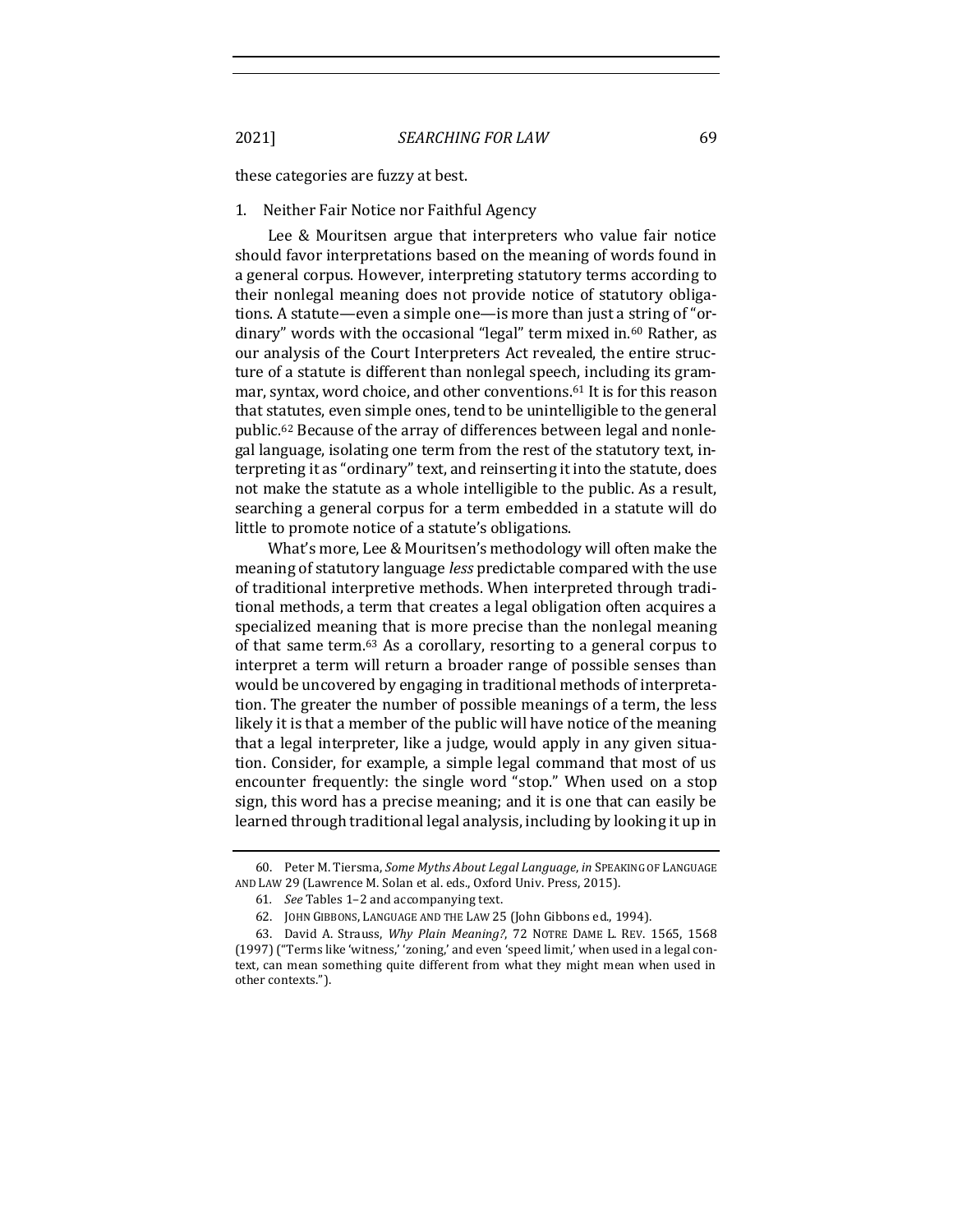a driver's manual<sup>64</sup> or by reading case law.<sup>65</sup> By contrast, if an interpreter attempts to interpret this language according to the nonlegal meaning of the word "stop," including by searching for it in a general corpus, she will quickly find that the word has many different nonlegal senses, including: prevent, plug up, cease permanently, and others.

As the stop sign example shows, interpreting statutory language according to the meaning of words found in a general corpus can multiply the number of possible meanings compared with using traditional tools of interpretation. By increasing the number of possible meanings, a search in a general corpus makes it less likely that a member of the public will know which meaning a judge will choose. As a result, reliance on a general corpus for statutory meaning not only fails to provide fair notice, it is apt to provide *less* notice to a member of the public than would be uncovered by following traditional methods of interpretation.

As an alternative to fair notice, Lee & Mouritsen also argue that interpreters (presumably judges) who view themselves as faithful agents of the legislature will favor a corpus of legislative history. As noted above, the language of legislative history is not legal language, but rather nonlegal language about law. Interpreting statutory language as if it were nonlegal language is not faithful to the will of the legislature because it undermines the role that the legislature plays in policymaking. As I explain more fully in a forthcoming piece, *The Conversation Canon*, <sup>66</sup> the legislature sets policy, in large part, by using terms that have well-known meanings to the primary audiences of statutes, that is, judges, agency officials, and other individuals who interpret statutes in their professional or official capacities. For example, when Congress granted the FDA authority to regulate tobacco in the Tobacco Control Act,<sup>67</sup> it used terms, like "adulterated" and "misbranded,"<sup>68</sup> that judges and agency officials knew and understood because of their long experience with the Food, Drug, and Cosmetic Act.<sup>69</sup>

<sup>64</sup>*. E.g*., OHIO BMV MANUAL 59, https://driving-tests.org/wp-content/ uploads/2020/08/OH\_en.pdf [https://perma.cc/7KPF-DNAT] (last visited Sept. 13, 2021) (noting that a stop sign requires drivers to "stop before proceeding").

<sup>65</sup>*. E.g.*, Grossman v. Andros, 735 N.E.2d 499, 502 (Ohio Ct. App. 1999) (interpreting statutory obligation to stop at a stop sign).

<sup>66.</sup> Zoldan, *supra* note [32.](#page-5-0)

<sup>67.</sup> Family Smoking Prevention and Tobacco Control and Federal Retirement Reform Act, Pub. L. No. 111-31, § 103(d), 123 Stat. 1776 (2009).

<sup>68</sup>*. Id*.

<sup>69.</sup> Kordel v. United States, 335 U.S. 345, 348 (1948) (interpreting "misbranded" under the FDCA); United States v. Universal Mgmt. Servs., Corp., 191 F.3d 750, 754 (6th Cir. 1999) (interpreting "adulterated" under the FDCA).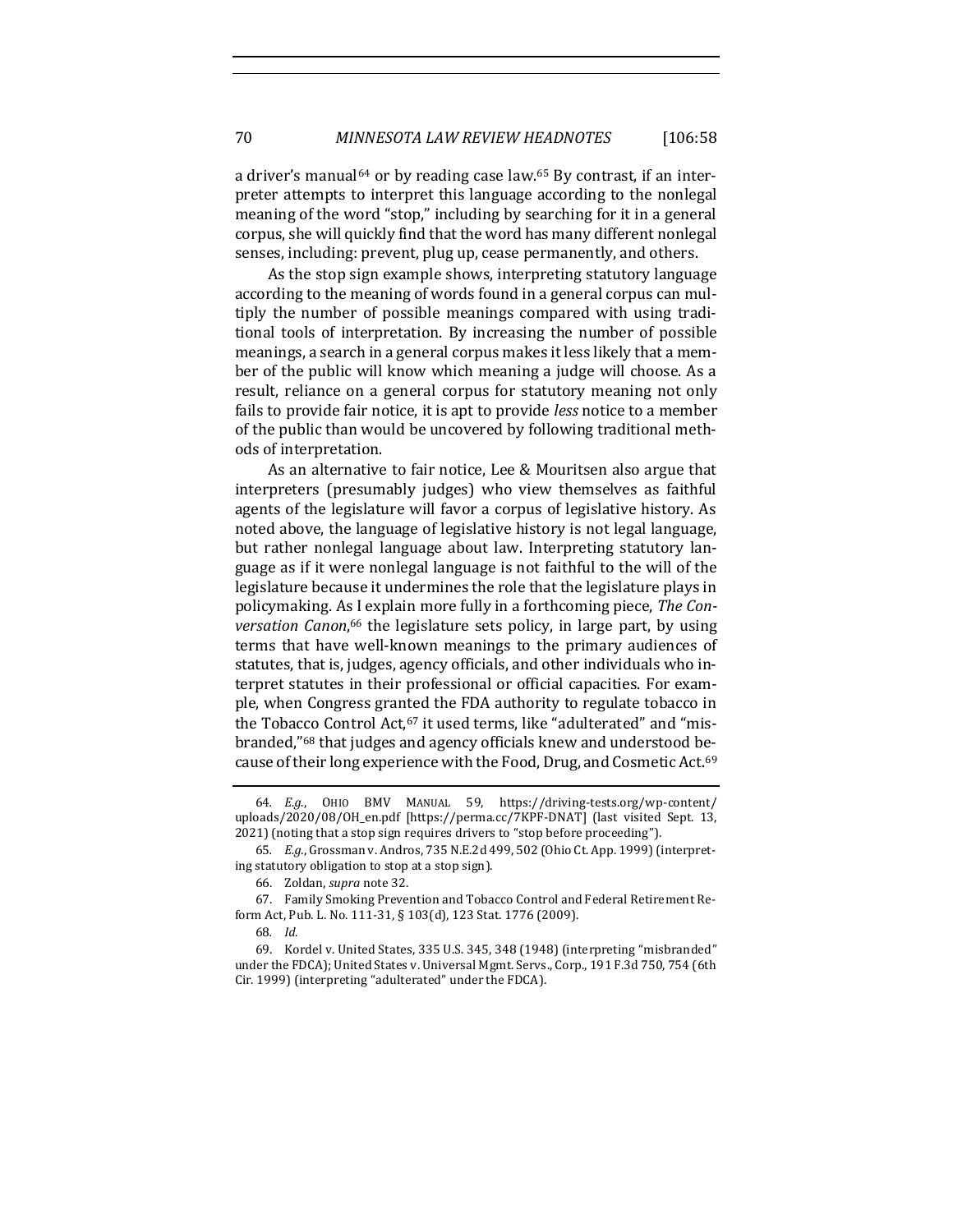By using this familiar language (rather than, say, "stale" or spoiled"), Congress ensured that prior interpretations of the statutory language by agency officials and judges would constrain future interpretations of the same language in the new statute. To the contrary, when judges interpret statutory text according to the *nonlegal* meaning of its words, they give statutory language an interpretation that does not reflect the specialized knowledge of the statute's authors and audiences and that is not constrained by previous judicial interpretations and agency practices. A judge who gives statutory language meanings that do not reflect the specialized knowledge of the statute's authors and audiences is in no way a "faithful agent" of the legislature. Instead, this kind of judge all-but-guarantees that the resulting interpretation will fail to reflect the legislature's will, as expressed through the language that it chose.

## 2. The "Ordinary" or "Legal" Nature of a Term

In significant tension with their arguments about fair notice and faithful agency, Lee & Mouritsen also argue that the choice of corpus should depend, not on the ideology of the interpreter, but rather on some characteristic of the term being interpreted.<sup>70</sup> For example, they suggest that some terms are legal in nature while others are ordinary or nonlegal in nature.<sup>71</sup> To take an extreme example, perhaps we could all agree that the statutory term "*per stirpes*" is easily identified as a legal term that ought to be interpreted as such.<sup>72</sup> But, to the extent that Lee & Mouritsen's choice of corpus requires determining that there is something inherently "legal" or "nonlegal" about particular terms, their methodology faces a significant challenge: most statutory terms cannot be labelled legal or nonlegal simply by looking at them. Rather, the determination that a word is used in a nonlegal rather than in a legal sense is a conclusion rather than an objective fact that can be discovered. As a result, a choice of corpus that depends on distinguishing legal from nonlegal terms will be rooted in exactly the type of subjective determination that Lee & Mouritsen claim to be avoiding.

The line between legal and nonlegal terms, if one exists, is indistinct at best. Not every word that "has the sound of the law" is a legal term.<sup>73</sup> Moreover, and more importantly for this Essay, countless words sound "ordinary" because they are used in nonlegal settings,

<sup>70.</sup> Lee & Mouritsen, *supra* not[e 2,](#page-1-0) at 301.

<sup>71</sup>*. Id*. at 303.

<sup>72</sup>*. See* MICH. COMP. LAWS § 700.2718.

<sup>73.</sup> MELLINKOFF, *supra* note [21,](#page-4-0) at 17.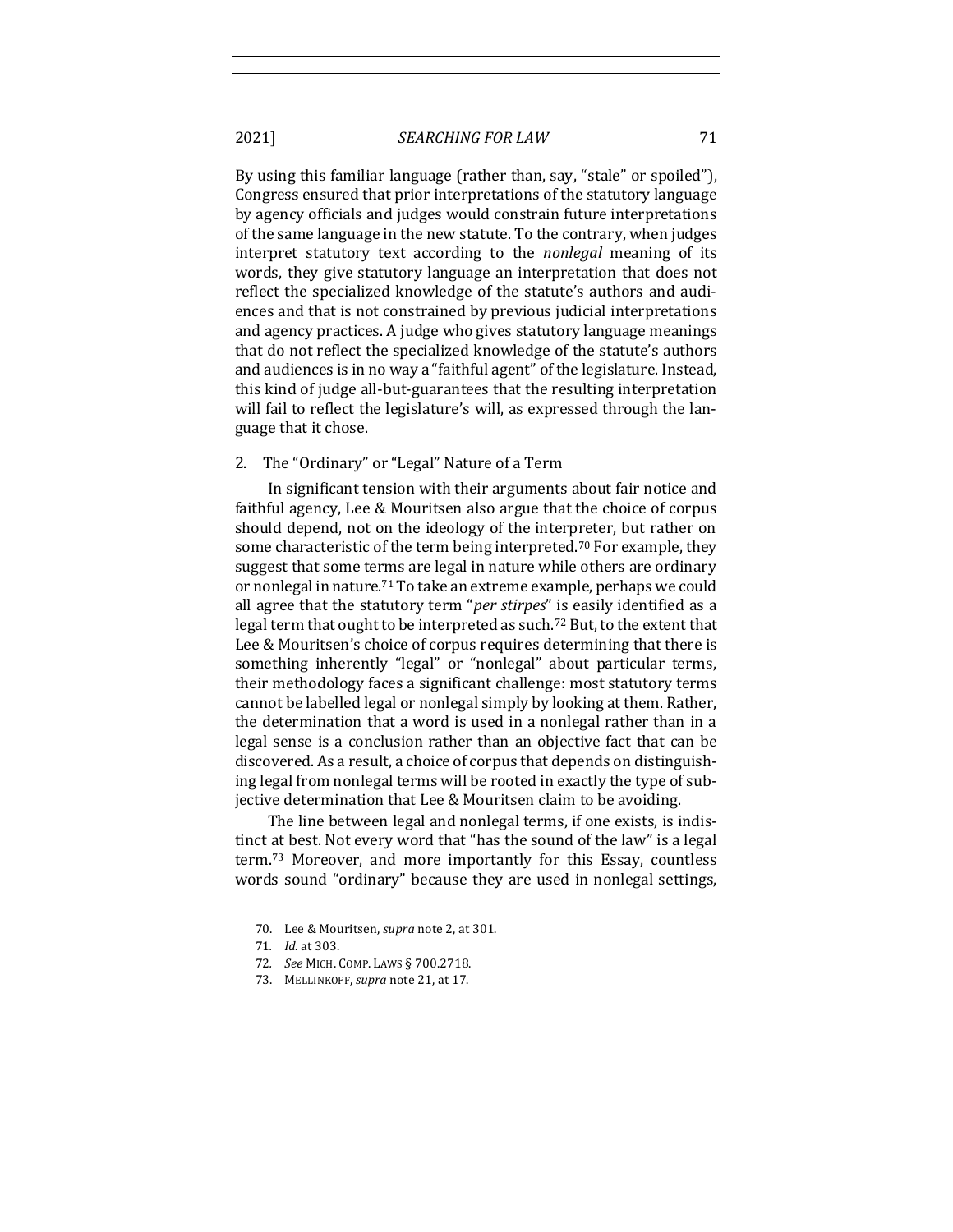but in fact have specialized legal meanings.<sup>74</sup> Consider just a few examples. Whatever the nonlegal meaning of the commonly used word "rule," it surely means something different in the context of Administrative Law.<sup>75</sup> Or, take the word "consideration;" its well-known meanings in contract law differ markedly from its nonlegal uses.<sup>76</sup> For a constitutional law example, we need search no further than the word "search." If a police officer helps me look for my lost keys in a public park, a user of nonlegal English could well conclude that the officer and I searched for my keys; but the officer almost surely did not perform a "search" within the meaning of the Fourth Amendment.<sup>77</sup> By contrast, if a police officer attaches a GPS device to my car to monitor its location, the officer likely did perform a "search" within the meaning of the Fourth Amendment, although one would not describe the conduct this way in nonlegal English.<sup>78</sup>

As these examples demonstrate, terms used in legal texts are often commonly used in nonlegal speech as well. But, simply because a word is commonly used in nonlegal speech does not tell us that it is used in a nonlegal sense in a particular statute. Because there is nothing either inherently legal or nonlegal about most statutory terms, an interpreter's conclusion that a statutory term is legal or nonlegal is just that—a conclusion rather than an objective assessment of an inherent characteristic of the word itself. As a result, a choice of corpus based on whether a word is legal or nonlegal will, similarly, be a valueladen conclusion. The fact that their choice of corpus rests on the interpreter's subjective determination about whether a term is "legal" or "nonlegal" in nature refutes Lee & Mouritsen's claim that interpretations based on the data they retrieve from a corpus search are objective.<sup>79</sup>

<sup>74.</sup> Strauss, *supra* note [63,](#page-12-0) at 1568 ("Terms like 'witness,' 'zoning,' and even 'speed limit,' when used in a legal context, can mean something quite different from what they might mean when used in other contexts.").

<sup>75.</sup> 5 U.S.C. § 551(4) ("'[R]ule' means the whole or a part of an agency statement of general or particular applicability and future effect designed to implement, interpret, or prescribe law or policy.").

<sup>76.</sup> 3 WILLISTON ON CONTRACTS § 7:2 (4th ed.) (describing modern meanings of "consideration" in the context of contract law).

<sup>77.</sup> Oliver v. United States, 466 U.S. 170, 178 (1984) ("[A]n individual may not legitimately demand privacy for activities conducted out of doors in fields.").

<sup>78.</sup> United States v. Jones, 565 U.S. 400, 404–05 (2012) (holding that a Fourth Amendment "search" occurs when the "Government physically occupied private property for the purpose of obtaining information").

<sup>79.</sup> Lee & Mouritsen, *supra* not[e 2,](#page-1-0) at 294.